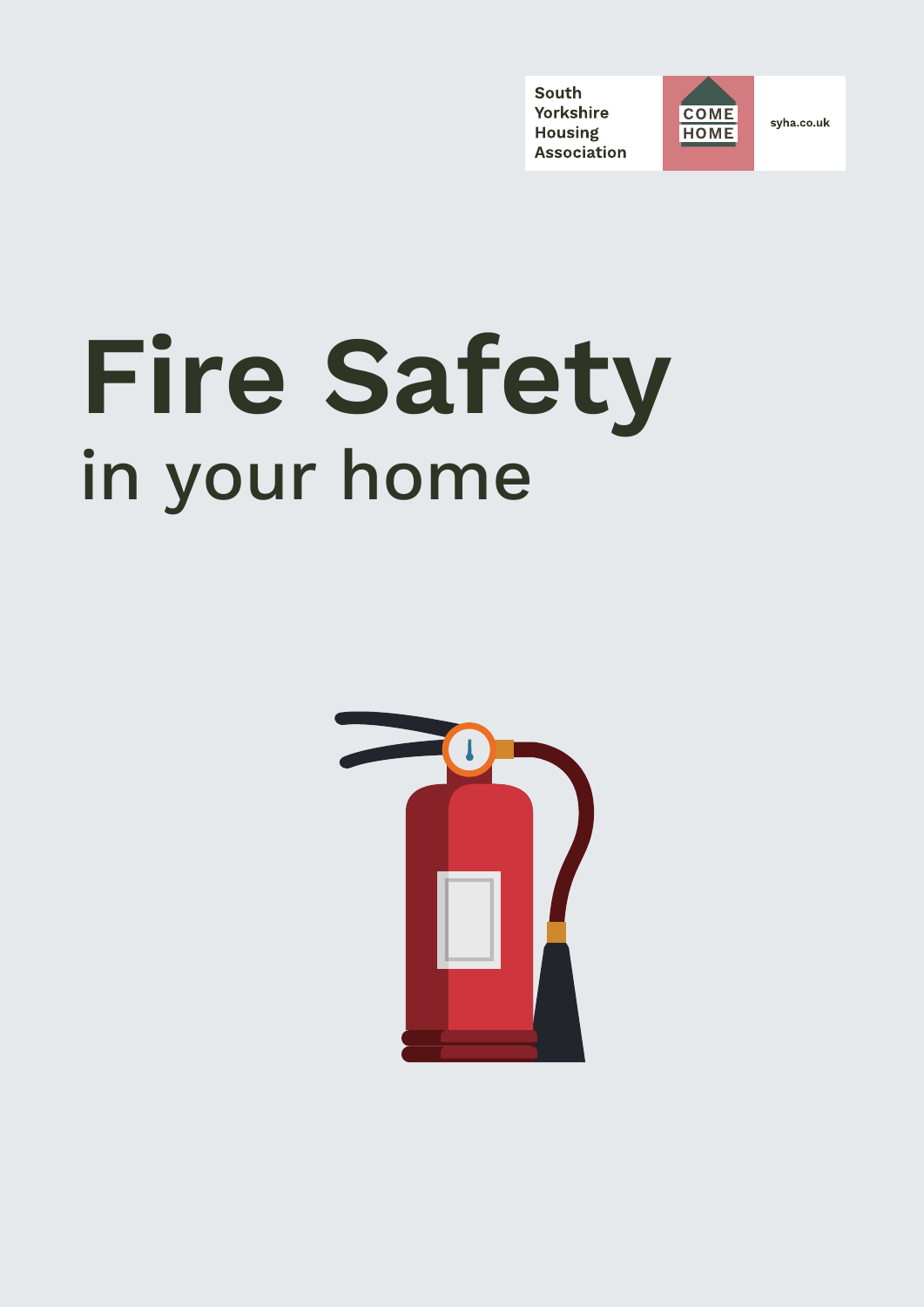# **Fire Safety in Your Home**

- **Over 200 people die in house fires each year - incidents involving cooking, smoking and electrical appliances are the top three causes of fire.**
- **Faulty electrics (appliances, wiring and overloaded sockets) cause around 6000 fires in the home each year.**
- **Not having a working smoke alarm makes the risk of dying in a fire at least four times greater.**

### **What can you do?**

One of the most important things you can do is to make sure that the fire safety devices in your home are maintained and fit for purpose, and to prepare yourself and your family in case of a fire:

#### **Smoke Alarms**

- $\checkmark$  Test your smoke alarms, ideally every week, but at least once a month. Every three months clean your alarm with a soft brush or vacuum cleaner.
- $\checkmark$  If you have any concerns that your alarms aren't working properly, contact us as soon as possible.

#### **Cooking**

A high number of fires start in the kitchen, so make sure that yours is safe by…

- $\checkmark$  Never leaving cooking unattended.
- $\checkmark$  Keeping cooking areas clear from combustible items like tea towels and food packaging.
- $\checkmark$  Cleaning your oven and grill regularly to avoid a build-up of fat and grease.
- $\checkmark$  Checking on the cleanliness of any extraction units in the kitchen.
- $\checkmark$  Not moving a pan if it catches fire. Turn off the heat if you can do so safely.
- $\checkmark$  Never putting water on an oil pan fire this will make the fire much worse.

#### **Electrical fires**

- $\checkmark$  Remember to turn off electrical appliances, particularly overnight.
- $\checkmark$  Purchase appliances from reputable retailers, and check that they have a British or European safety mark on them.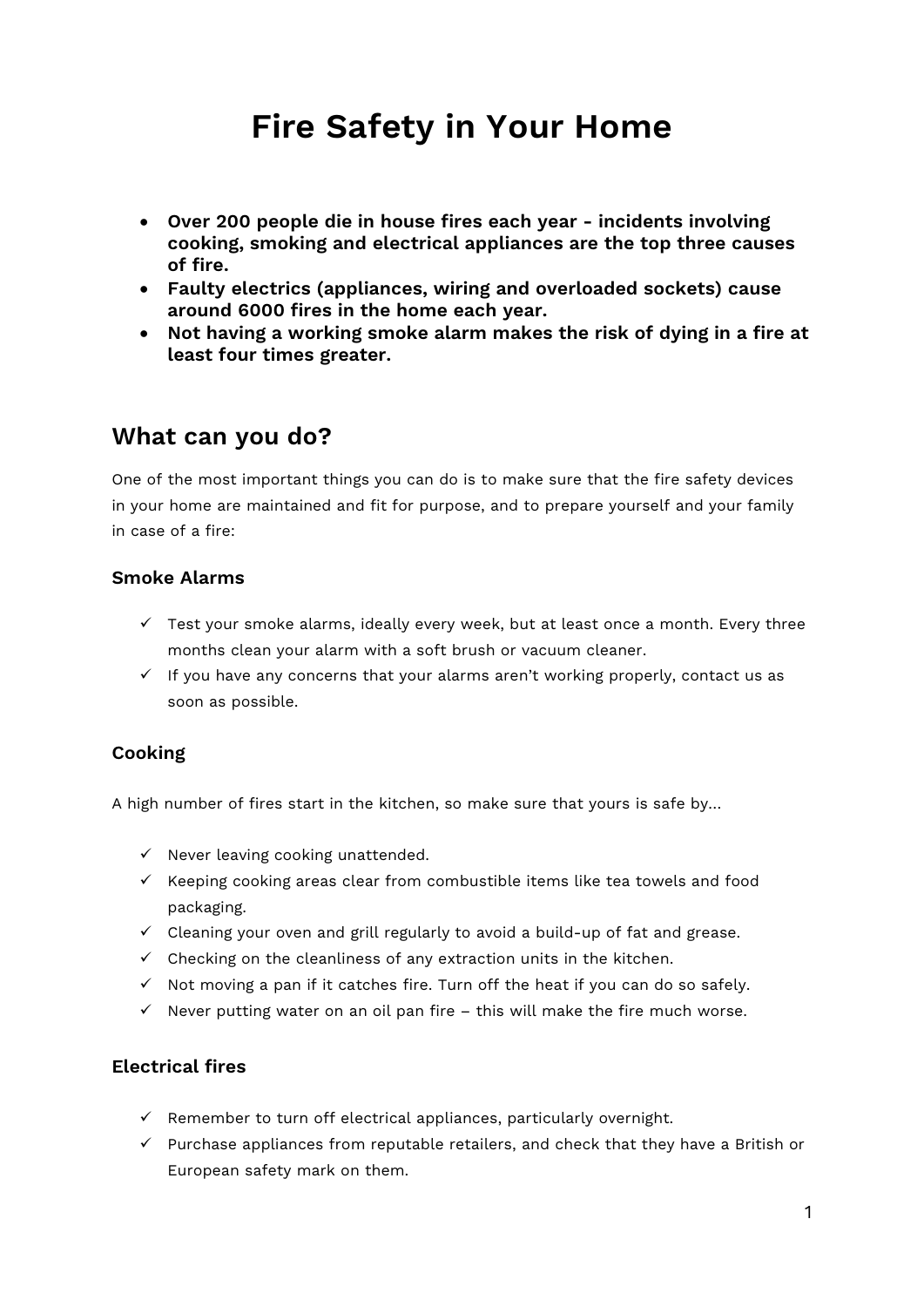- $\checkmark$  Don't leave washing machines or tumble dryers running when you are out of your home or overnight.
- $\checkmark$  Don't overload your plug sockets or extensions for higher powered appliances like washing machines, kettles and fridges, keep to one plug per socket.
- $\checkmark$  Check appliances for signs of damaged or frayed cable
- $\checkmark$  Use a proper adaptor for non-UK electrical appliances.
- $\checkmark$  Do not run cables underneath carpets and rugs.
- $\checkmark$  If you need to replace your mobile device charger, purchase one from a reputable retailer.

#### **Portable heaters**

- $\checkmark$  Use oil filled heaters, and avoid halogen, electric bar, or convector heaters.
- $\checkmark$  Put the heater on a level surface, and away from anything that could knock it over.
- $\checkmark$  Make sure the heater is at least a metre away from combustible materials, such as paper, furniture or curtains. Never use it to dry your clothes.
- $\checkmark$  Never leave the heater unattended when it's turned on.
- $\checkmark$  Never power a heater from an extension lead they can easily be overloaded.
- $\checkmark$  Regularly inspect your heater for damage and deterioration. If it isn't in good condition, don't use it.

#### **Smoking**

Smoking is not allowed with communal areas of blocks of flats and extra care schemes.

#### **If you smoke…**

- $\checkmark$  Make sure that you extinguish any cigarettes before you go to bed.
- $\checkmark$  Try to smoke outside.
- $\checkmark$  Do not throw cigarettes out of window or from a balcony.
- $\checkmark$  Never smoke in bed.
- $\checkmark$  Do not let children play with matches or lighters keep them out of reach.
- $\checkmark$  Only buy e-cigarettes from a reputable retailer and use official charging units. Never use damaged equipment or batteries.

#### **Rubbish**

- $\checkmark$  Dumped rubbish is a fire hazard, and an easy target for arsonists.
- $\checkmark$  Always use the refuse bins provided on site.
- $\checkmark$  Don't overload bins and ensure that the lids are closed.
- $\checkmark$  Keep rubbish away from buildings and doors.
- $\checkmark$  Rubbish must not be stored on escapes routes this may prevent or slow your escape.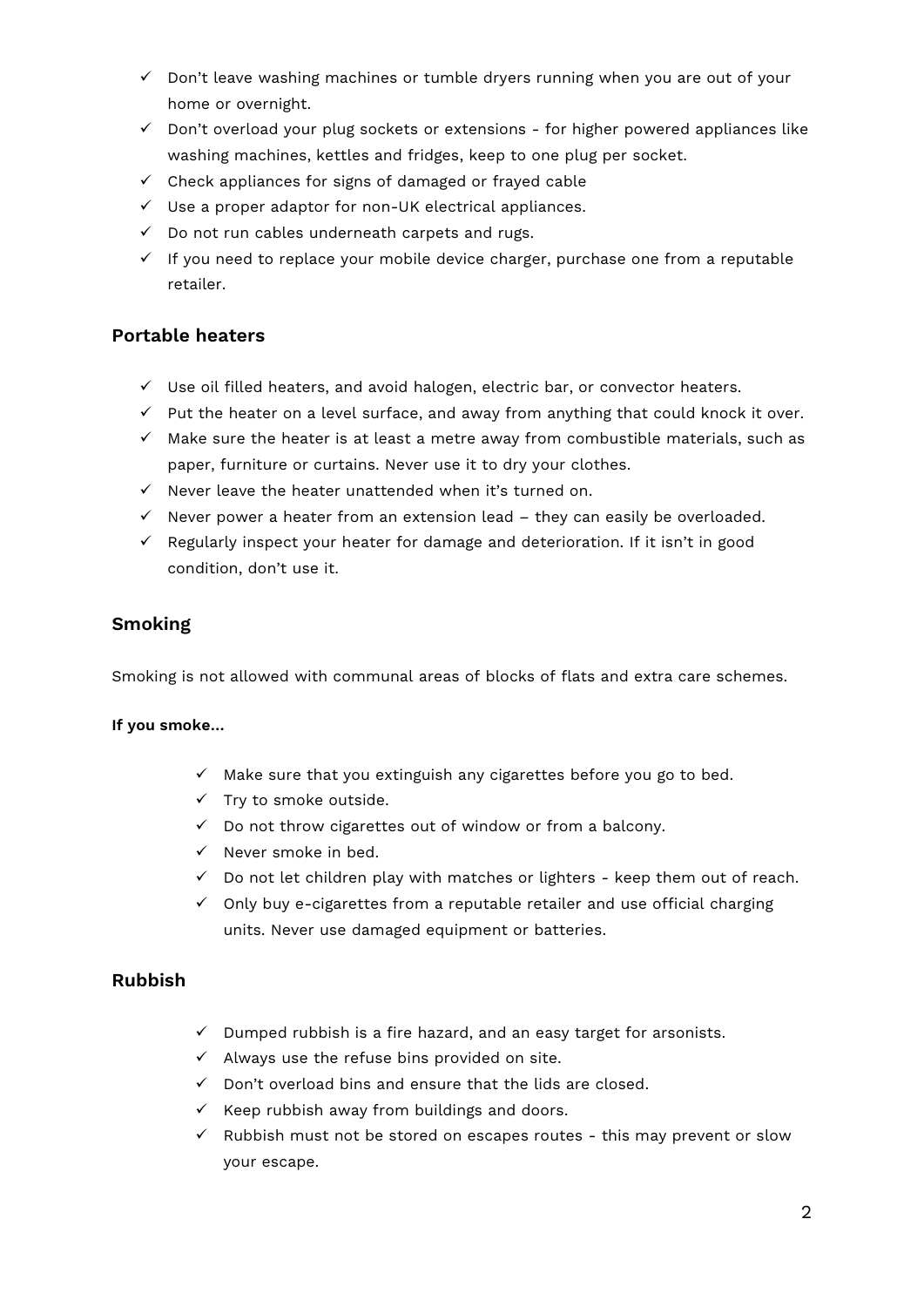#### **Shared areas (communal areas of blocks of flats)**

We understand that you want the entrance to your home to feel inviting, but we must ensure that no items are stored in corridors, stairwells, and landings. These can act as fuel for fire and obstruct escape routes.

We will check communal areas in blocks of flats on a regular basis. If our teams see any items that present a fire safety risk, we will take steps to remove them. If you see anything within the communal areas that Is causing an obstruction or fire risk, contact us on 0114 2900 200 or 0800 1380 380, or email [enquiries@syha.co.uk](mailto:enquiries@syha.co.uk)

#### **If you live in an Extra Care Scheme, the manager will explain the fire safety arrangements in your communal areas.**

You can also help to keep communal areas safe in other ways.

- $\checkmark$  Never wedge open doors.
- $\checkmark$  Don't smoke.
- $\checkmark$  If you notice any damage to walls, floors, doors, or ceilings, please tell us.
- $\checkmark$  Do not attempt to adjust or interfere with any self-closing devices fitted to fire doors.

#### **Fire safety on balconies**

Here's how to decrease the risk of a fire developing or spreading on your balcony.

- $\checkmark$  Do not use or store barbecues on your balcony
- $\checkmark$  Do not use or store gas bottles, lighter fluid or other flammable liquids that could add to a fire on your balcony
- $\checkmark$  Never use or store fireworks on your balcony.
- $\checkmark$  Reduce clutter and keep items on your balcony to a minimum. Do not use other materials, such as wooden privacy screens, as these can help to spread a fire.
- $\checkmark$  If you smoke, make sure that you fully extinguish cigarettes and never flick them over your balcony.
- $\checkmark$  If the balcony is a communal walkway, it may be a fire escape route and must be kept clear.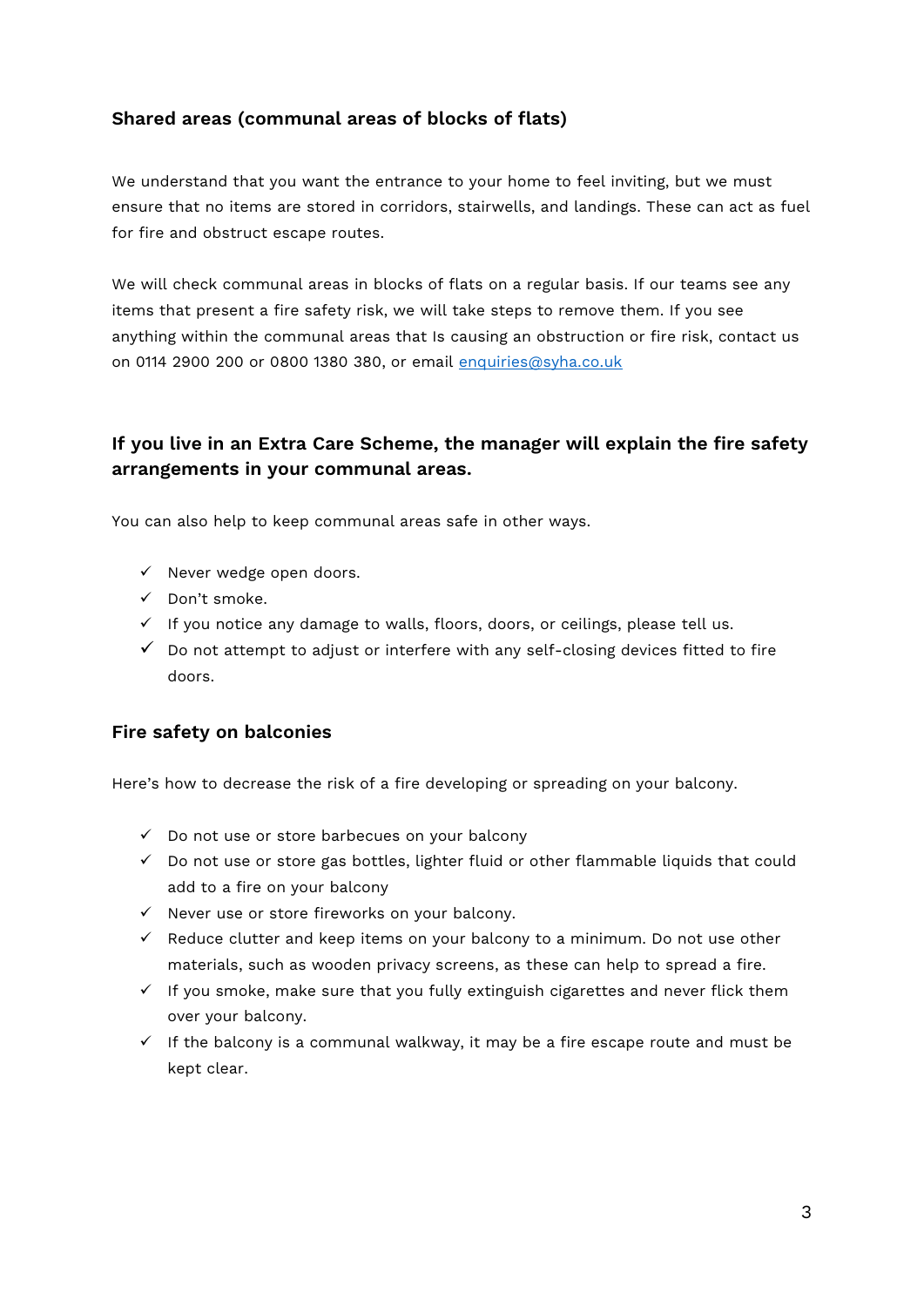#### **Creating your fire escape plan**

- $\checkmark$  Talk to your family about how you would get out of your home in the event of a fire, particularly from upstairs rooms. Make sure you consider other ways out of your home if your stairs are filled with smoke.
- $\checkmark$  Keep routes that you are using to escape clear of obstructions.
- $\checkmark$  Keep door and window keys where everyone can find them.
- $\checkmark$  Before you go to bed, close the doors to all rooms in your home. This will help to slow the spread of fire and smoke.
- $\checkmark$  If you have a candle burning, always extinguish before you leave the room or go to bed. Use secure candle holders, and never leave them unattended.
- $\checkmark$  Emollient skin products are widely available, and used for various skin conditions. They are safe to use, but be aware that they leave a flammable reside on clothing, dressings, and/or bedding.

#### **Fire Door Safety**

#### **What is a fire door?**

The purpose of a fire door is to prevent the fire from spreading to other parts of the building. Fire doors are inspected as part of South Yorkshire Housing Association's fire risk assessment process to ensure that they are fit for purpose. You can play a vital role in helping to ensure that fire doors within your building remain in a good condition.

#### **Do**

Check your flat entrance door every month:

- $\checkmark$  Does the door fit correctly and close unaided under its own weight?
- $\checkmark$  Does the self-closer operate correctly?
- $\checkmark$  Are the handles, hinges and seals in a good state of repair?
- $\checkmark$  Has the door or frame been damaged in any way?

#### **Don't**

- If Ignore problems or faults with your flat entrance door, or any other fire door within the building. Please report these to us as soon as possible.
- Wedge open fire doors within communal areas.
- **•** Change or modify you flat entrance door.
- Paint over or remove the fire and smoke seals that are within the frame of your door.
- **Remove or adjust the self-closer.**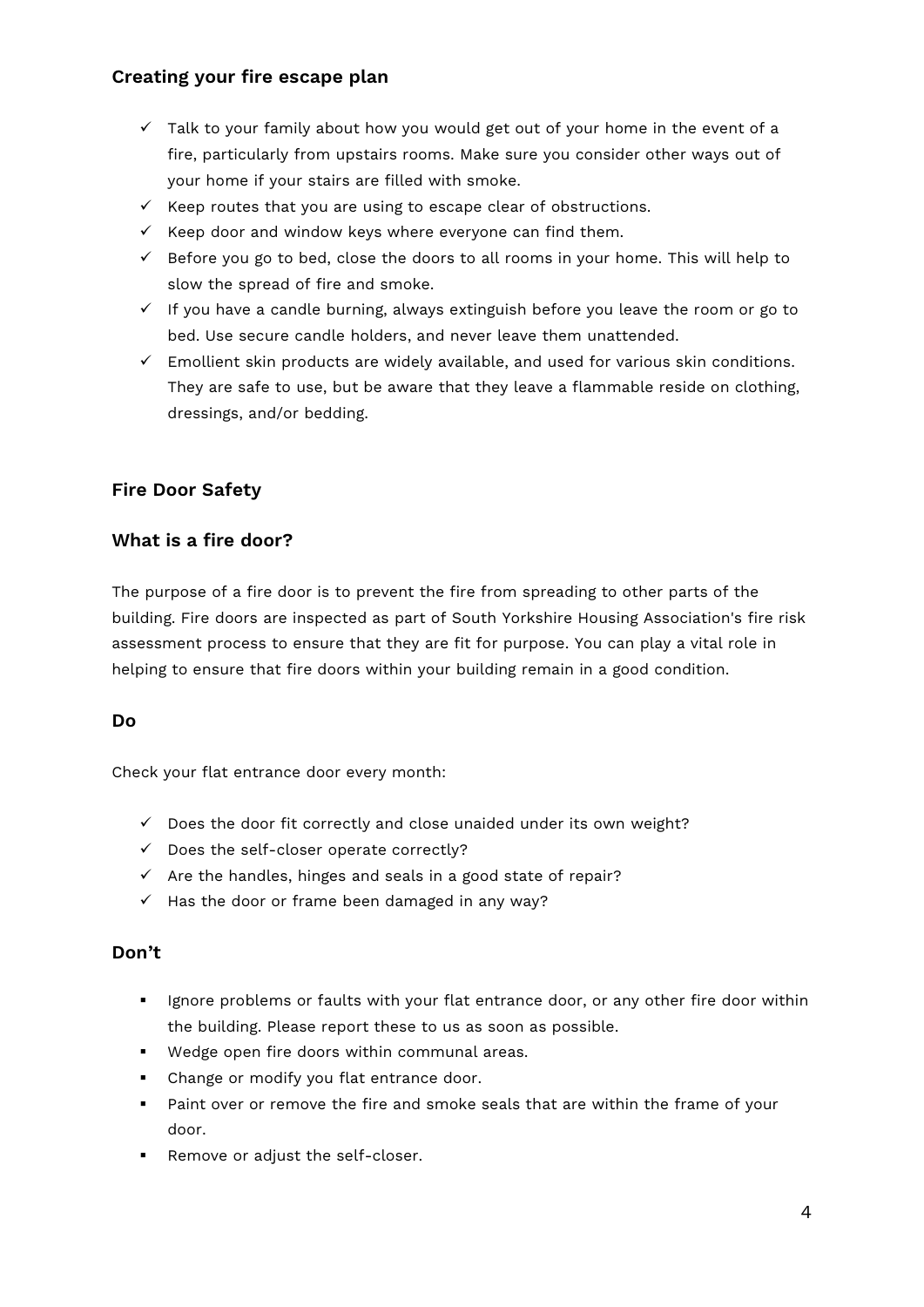## **What to do in the event of a fire**

#### **If you live in a house**

Get out and call the fire service on 999. Stay out of your home until the fire service say it is safe to return.

#### **What if your escape route is blocked?**

If you can't get out, get everyone into one room - ideally with a window and a phone. Close the door and put bedding or any soft materials around the bottom of the door to block the smoke, then open the window and shout: 'HELP, FIRE'.

If you have a phone with you, call 999 – be ready to describe where you are and the quickest way to reach you.

If live on the ground or first floor, you may be able to escape through a window. Don't jump – use soft materials to cushion your fall and lower yourself down carefully.

#### **If you live in a flat or extra care scheme**

Follow the fire safety instructions which should be displayed within your building. Your building will operate either a 'stay put' strategy, or an evacuation strategy. If you are instructed to leave the building, please use the nearest exit and close all doors behind you.

If you are unsure what the evacuation strategy is for your building contact SYHA's Health and Safety Team on us 0114 2900 200 or 0800 1380 380 or email [HealthandSafety@syha.co.uk](mailto:HealthandSafety@syha.co.uk)

If you live within an extra care scheme, a member of the team will explain the building fire evacuation strategy.

If you are in a communal area and you discover a fire, or the fire alarm sounds, do not return to your flat. – you should leave by the nearest exit.

- Try to remain calm and, if you can, close all doors as you leave.
- Do not use a lift.
- As soon as you are clear of the building call the fire service on 999 Do not re-enter the building until the fire service have said it is safe to do so.